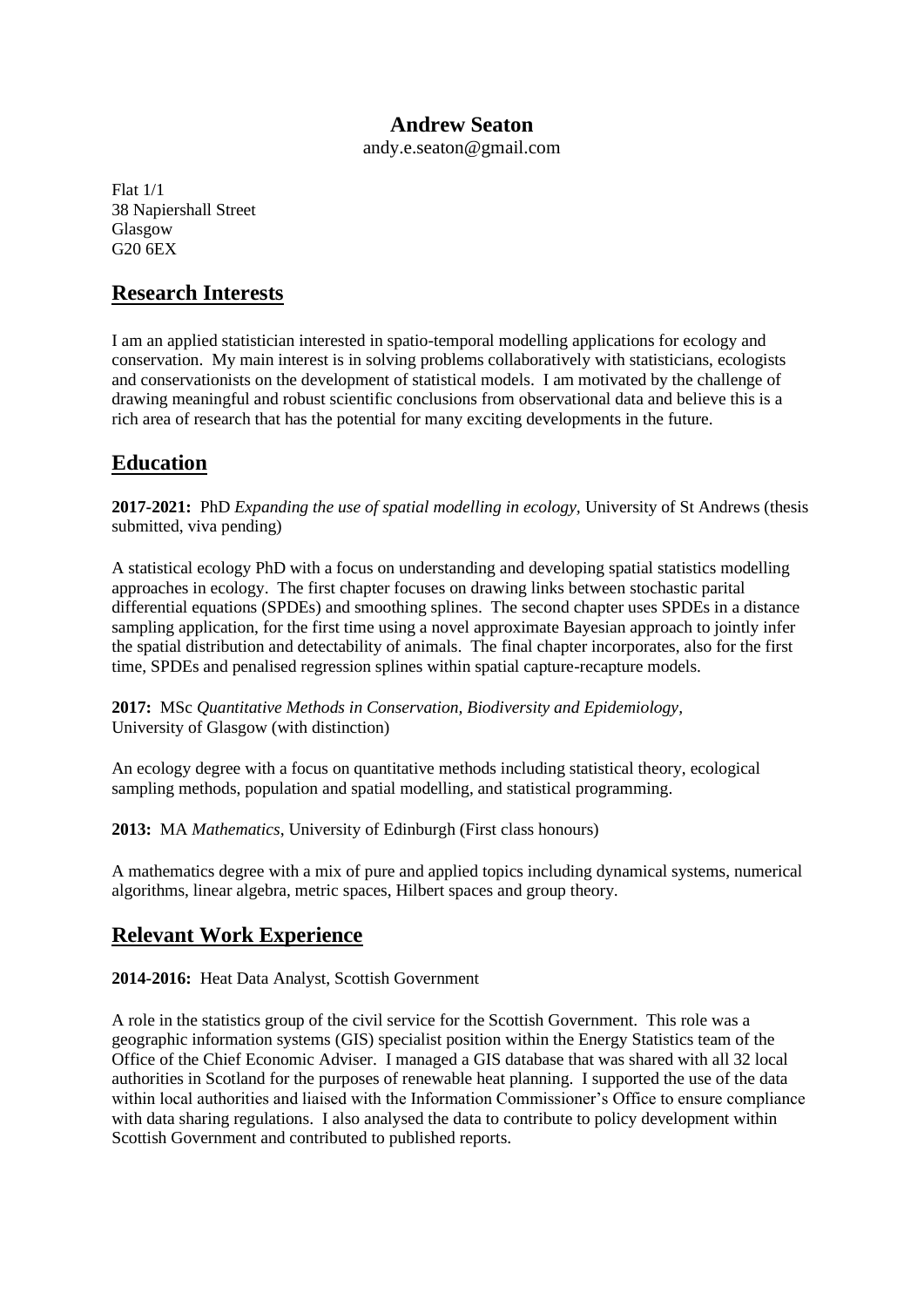# **Publications**

Miller, D.L., Glennie, R. & **Seaton, A.E.\*** Understanding the Stochastic Partial Differential Equation Approach to Smoothing. *Journal of Agricultural, Biological and Environmental Sciences* **25,** 1–16 (2020)

\* joint first author

### **Conference and seminar presentations**

**June, 2021:** Conference contributed talk, *Distance sampling using iterated integrated nested Laplace approximations,* National Centre for Statistical Ecology meeting (virtual)

**Feb, 2021:** Departmental seminar, *Flexible spatial modelling using inlabru: a distance sampling case study,* University of St Andrews

**June, 2020:** Conference contributed talk, *A new point pattern model for spatial capture-recapture,*  International Statistical Ecology Conference (virtual)

**Nov, 2019:** Seminar (joint speaker with David Miller and Richard Glennie), *Understanding the SPDE approach to smoothing,* Scottish Oceans Institute

**July, 2019:** Conference lightning talk, *Spatial Modelling with Stochastic Partial Differential Equations: applications in Ecology*, British Ecological Society Quantitative & Movement Ecology Special Interest Group Annual Meeting, University of Sheffield

**June, 2019:** Conference contributed talk, *Demystifying the SPDE approach to spatial modelling,*  National Centre for Statistical Ecology meeting, University of Edinburgh

**May, 2019:** Conference contributed talk, *The thinner takes it all: applications of thinned point processes in ecology,* Point processes in space, time and beyond, Skagen, Denmark.

### **Teaching Experience**

#### **Tutor/Demonstrator:**

Introductory Mathematics (2017) Combinatorics and Probability (2017, 2018) Statistical Inference (2018) Statistical Methods (2019) Introduction to R programming (2017, 2018, 2019) Stochastic processes (2019)

#### **Teaching assistant:**

inlabru, 5-day workshop (advanced spatio-temporal modelling) (2018) Introduction to R, 2-day workshop (2019) Introduction to statistics using R, 2-day workshop (2019)